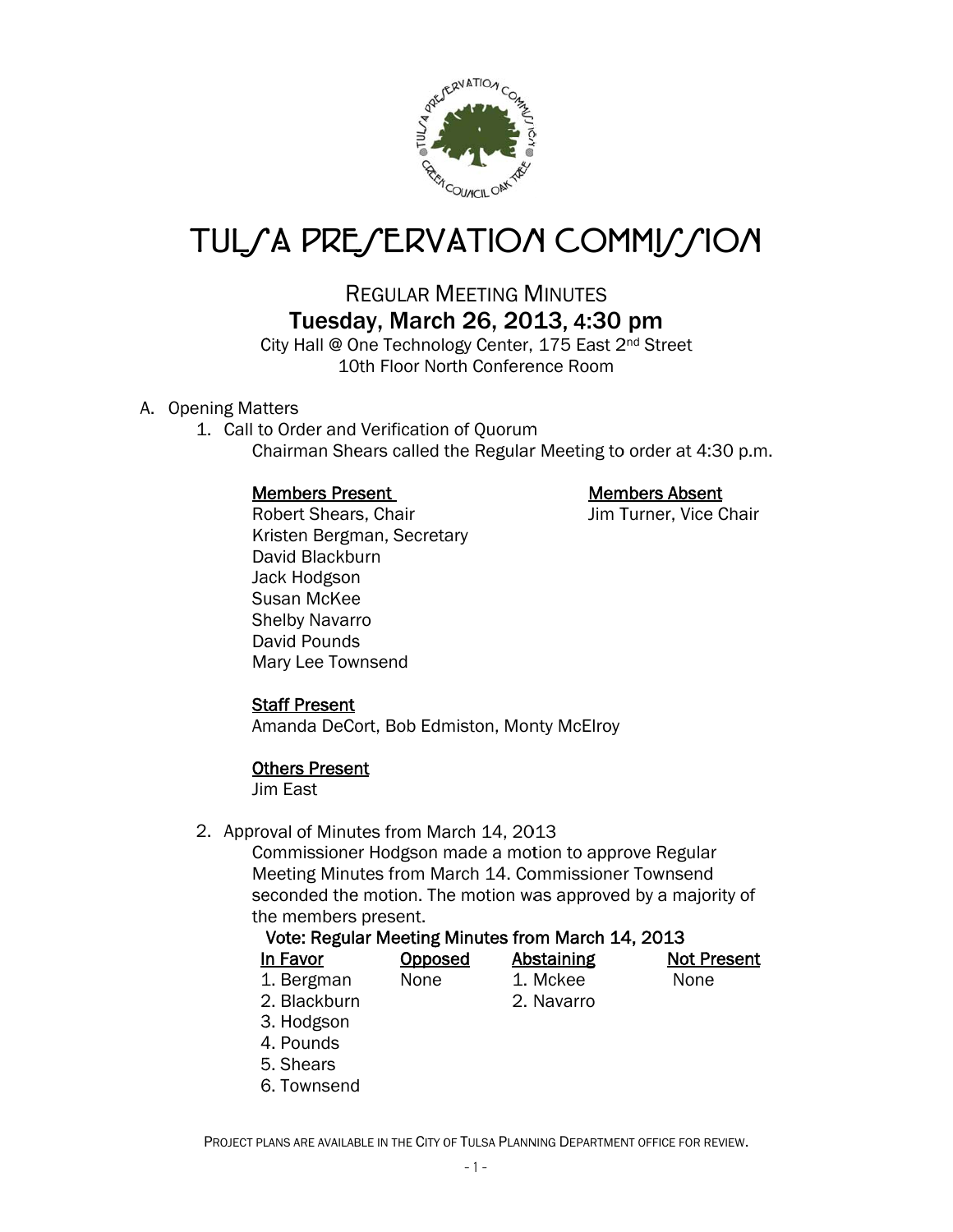3. Disclosure of Conflicts of Interest

 No one reported a conflict of interest with the proposals on the agenda.

- B. Actionable Items
	- 1. **COA-13-005** / **773 N. Denver Avenue** (Brady Heights)

Applicant: Matthew Holland

 *COA Subcommittee Review Date: None* 

Request:

Add new wood shutters and window boxes to front and north sides of house per plans submitted.

|  | Vote: 773 N. Denver Avenue (Brady Heights) |  |
|--|--------------------------------------------|--|
|--|--------------------------------------------|--|

| In Favor     | <b>Opposed</b> | <b>Abstaining</b> | <b>Not Present</b> |
|--------------|----------------|-------------------|--------------------|
| 1. Bergman   | None           | None              | <b>None</b>        |
| 2. Blackburn |                |                   |                    |

3. Hodgson

- 4. Mckee
- 5. Navarro
- 6. Pounds
- 7. Shears

The motion was **Approved** unanimously. Guidelines cited: A.1.3, A.1.4, and A.7.2.

# C. Reports

1. Staff

 Amanda DeCort reported that the Sunset Park HP Zoning letter and ballot have been drafted. Packets will be mailed to property owners April 8<sup>th</sup> with the deadline to return the letters by May 8<sup>th</sup>. She also mentioned that she met with the Communications Department regarding a video featuring downtown Historic Tax Credit projects and another featuring the City's two Main St. programs. She is working with the Tulsa Chamber regarding Historic Tax Credit legislation. She also mentioned that Dr. Blackburn, the State Historic Preservation Officer, reported that SHPO is working on edits to the Greenwood nomination and will send it back to the National Park Service in the next few weeks.

2. Chair

None

- 3. Committees
	- a. Rules & Regulations

Commissioner Townsend noted that the committee would have more to report after the next Rules & Regs meeting.

- b. Outreach None
- D. New Business

PROJECT PLANS ARE AVAILABLE IN THE CITY OF TULSA PLANNING DEPARTMENT OFFICE FOR REVIEW.